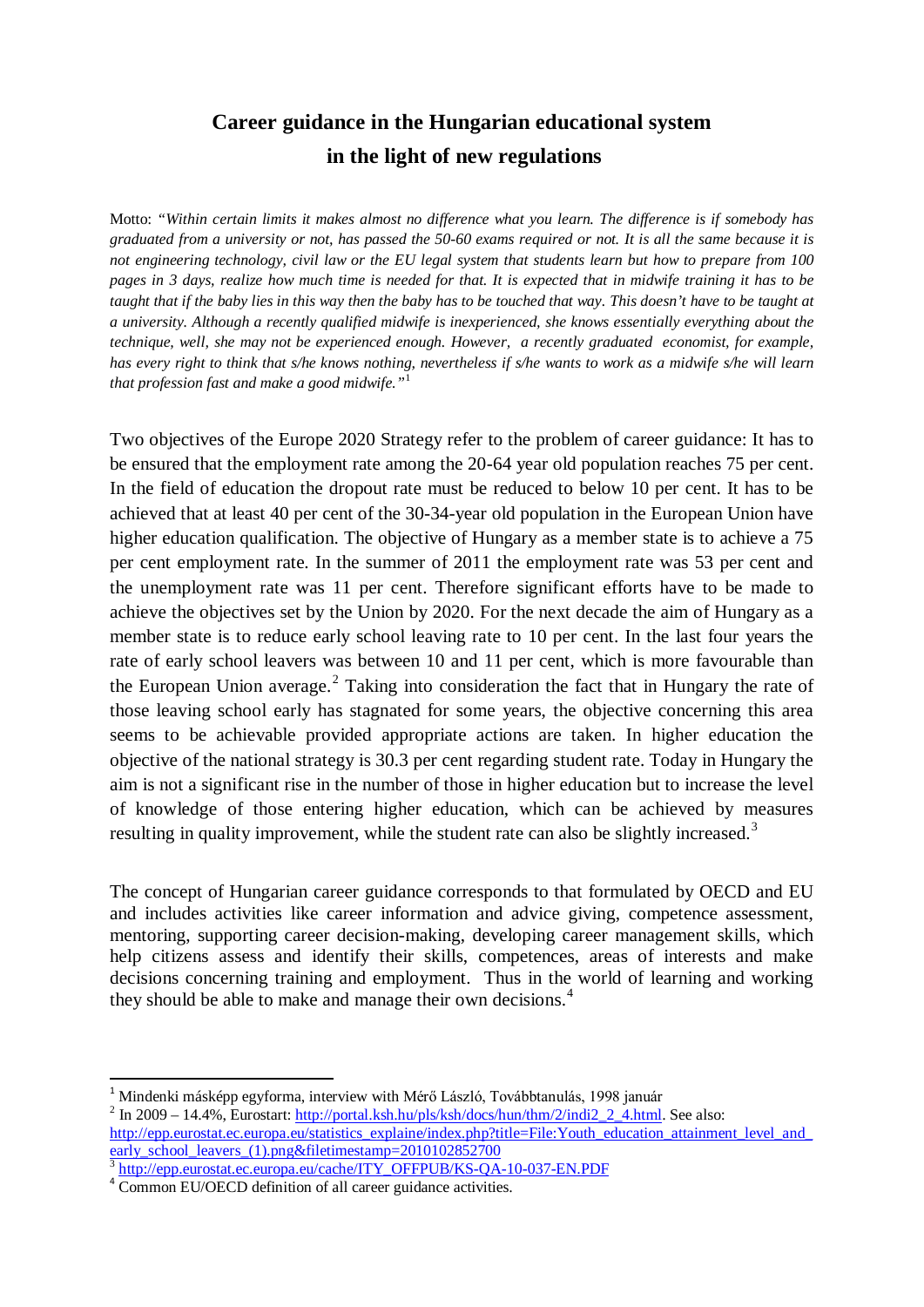These days the education system is being significantly transformed, which transformation will facilitate the achievement of set objectives along the intentions of the government. In the present government structure vocational training belongs to the Ministry for National Economy as opposed to educational government. Therefore this outline of educational changes will not include the new act on vocational training, which nevertheless affects the training and career opportunities of all students in vocational training.

Parliamentary debate on the new act on public education – expected to come into force in September 2012 – is underway. In the following I will describe the major elements of the draft bill concerning career guidance. In the introductory part of the draft bill the following challenge is formulated: "the effectiveness of education is deteriorating, the performance of students is decreasing in nearly all fields of education." In response to this challenge the act will facilitate the improvement of the conditions required for effective education by introducing framework curricula that are mandatory to choose from, by raising the level of the secondary school-leaving examination and making the exam uniform and by organizing the system of external evaluations. In addition, the new act will create the framework for a differentiated and interoperable school system, where progression is only possible after fulfilling appropriate requirements. Concerning career guidance it will result in a more transparent system, where both monitoring students and students' choices of institutions will become easier.

The other challenge concerning career guidance is that catch up programmes have remained unsuccessful: the danger of increasing gaps has not reduced and provision for the gifted has not become an organic part in the Hungarian institutional system. In response to this and to prevent lagging behind several new structural elements will be built into the system of public education, and provision for the gifted will be an organic part of this system. The new regulation aims at facilitating that nearly half of those completing public education will become capable for studies in higher education.

As far as concrete steps are concerned the draft bill states that disadvantages are present in many cases at the very point of entering the school system, therefore efforts should be made to reduce these disadvantages in the kindergarten. The draft bill says that: "kindergartens receive children from the age of 3, and kindergarten education will be mandatory from 2014. This is the general rule and exceptions can be only made in a regulated way, in the interest of the most appropriate development of the child, and on the written request of the parents." All this will facilitate that a part of the children entering the system do not start their educational career with major disadvantages and the gaps in socialisation and basic skills of children coming from various social groups be reduced.

In the following the draft bill says: "Compulsory education starts at the age of 6 and lasts until the age of 16. Following general (primary) school or in the case of eight- or six-year secondary programmes starting from the  $5<sup>th</sup>$  or the  $7<sup>th</sup>$  year – all children can continue their studies in secondary education according to their capabilities, aspirations and knowledge and the entrance requirements of the secondary school." The consequences of reducing compulsory education to the age of 16 cannot be seen yet, while all pupils have the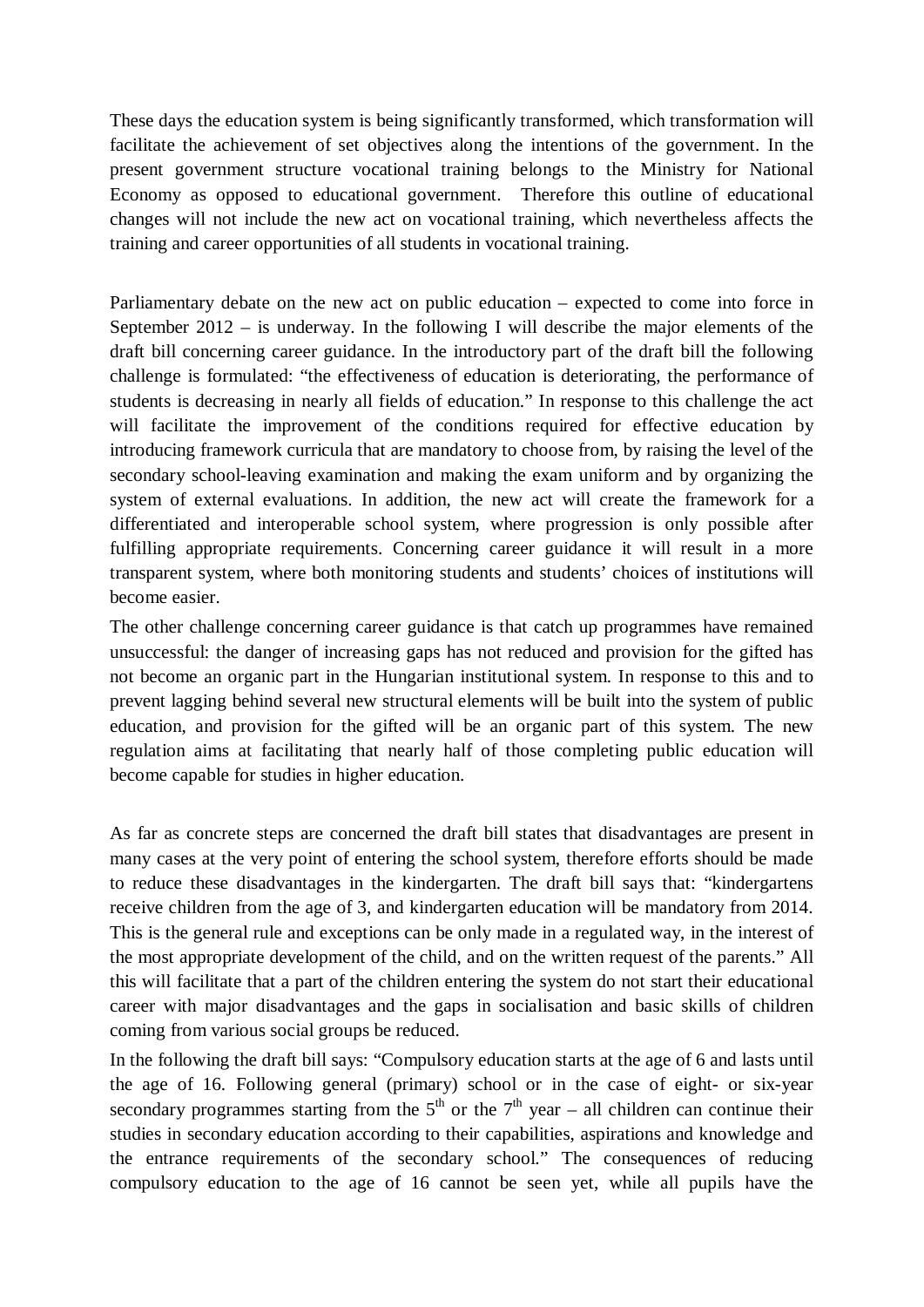opportunity to remain in the system even above the age of 16 as education is free up to the secondary school-leaving examination.

A decisive factor is that transition between various school types should be possible, thus ensuring correction and change of career decisions. In the new system vocational training starts at the age of 15 and last until the age of 17. In general secondary schools, however, there will be the possibility to guide 16-year-old pupils not motivated to continue their studies in higher education to vocational education. Pupils may decide whether they want to obtain a secondary-school leaving certificate or enter into vocational training or seek employment on the labour market.

The optimum development of pupils with special educations needs and those with learning, or behavioural difficulties is regarded as a major task of the education system and its efficiency is ensured by extra services. Equal chances are to be ensured by abolishing the system of preparatory courses organized in educational institutions: "In general (primary) school it is forbidden to organize entrance examinations or preparatory courses for entrance. It is also forbidden to organize paying preparatory courses in secondary schools." The chances of children from disadvantaged social background may increase by entering institutions providing quality education. At the same time schools will have the opportunity to select gifted students "by completing central written examination with oral interviews or aptitude tests".

Interoperability of the school system is ensured by making transition from another school or school type possible even during a school year provided the requirements of the receiving schools are met. Transition is possible by simple reception, special tests, postponed special tests or repetition of the school year in order to facilitate catching up. Teachers of the receiving school can help newly entering students to settle curricular differences and/or fill the gaps. According to the draft bill a one-year training (Bridge programme) can be organised for pupils not suitable for starting secondary studies. All this can eliminate the differences resulting from differing intellectual and physical maturation and make career correction possible for young people.

The draft bill also includes that any school level of public education can be organised as adult education as well. Secondary school-leaving certificates can be obtained also in vocational training schools in the form of a 2-year evening training course. So the legal framework will make it possible for students of vocational training as well to enter higher education. Those who wish to obtain a secondary school-leaving certificate while working will have to opportunity to participate in digital courses.

Regulations concerning the secondary school-leaving examination have major implications for career guidance as well, as the results achieved decide about entering higher education. The function of this exam is to ensure the achievement of the quality objectives and the high level of public education through exam requirements and organisation: on the one hand it certifies the successful completion of secondary studies and on the other hand the readiness for continuing studies in higher education. The new element of the examination system, which may affect career guidance is that a precondition for starting the secondary school-leaving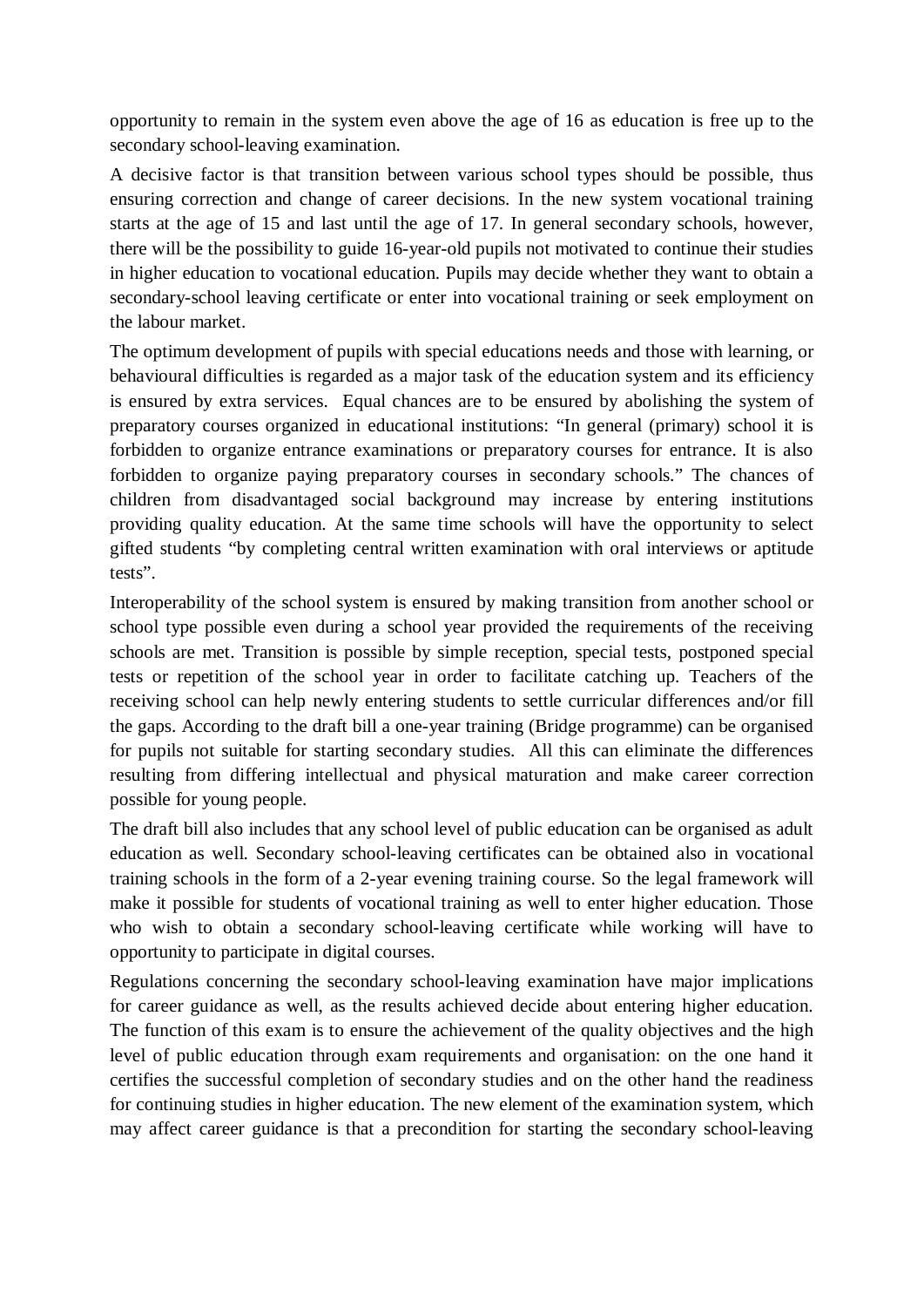exam is at least [5](#page-0-4)0 hours of community service carried out by the student.<sup>5</sup> Community service can take the form of a social, independent activity, serving the social environment of the student, independent of any material interest and can be carried out individually or in groups as a project. This activity can help students susceptible for social and health affairs find their future profession, work by learning by doing.

The National core curriculum provides the content framework of public education, which – contrary to the National core curriculum of 2007 – defines general education contents from the age of 6 to 18.

Due to the very small numbers of general subject hours in vocational training schools the National core curriculum regulates the whole of public education up to the  $8<sup>th</sup>$  year only, after that year only general secondary schools and vocational secondary schools are covered by this law.

In the document career guidance is regarded as a major development goal. It says: "the general objective [of career guidance] is to facilitate further school and career choice of pupils. Its elements are: developing self-awareness based on recognising individual capabilities, skills; finding the most important careers, employment branches and paths leading to them by carrying out and experiencing activities. The school has to give the most comprehensive possible picture of the life of work – according to the age of the pupils and the possibilities of the school. In order to achieve this, such conditions and activities have to be ensured that can help pupils try their own capabilities, and engage deeper in areas of their interests. The general education contents of the cultural domain "Life and practice" present various professions and trades in accordance with age characteristics. This means that in years 1-4 there are common elements: getting to know simple work activities, presenting trades by playful activities; presenting the activities, tasks, jobs, work places of those living in a social environment. In years 5-8: modelling jobs, trades, work situations; characterising various trades, forms of employment, careers, making comparative analysis of work contents. These themes appear in years 9-12 as well with a depth in accordance with age characteristics. In addition in years 9-12 a broader career analysis appears: getting to know the social role of careers based on various work and forms of living. As a task students will have to find information in accordance with the personal career plan, individual ideas, and needs.

The draft bill of national higher education system refers briefly to the operation of existing career guidance offices. It says: "with their information giving and counselling system they help students find their places during their studies and after graduating".

In addition to legal regulations several tools help students choose their careers. Based on a ministerial decision of 27 September 2007 a National Career Guidance Council was established. With their activities they help teachers, parents and pupils and coordinate career guidance tasks in the whole of public education. By collecting research data and by targeted research an appropriate background is provided for career guidance nationally.

<span id="page-3-0"></span><sup>&</sup>lt;sup>5</sup> The new system of secondary school-leaving exam will come into force in 2014 after being piloted.